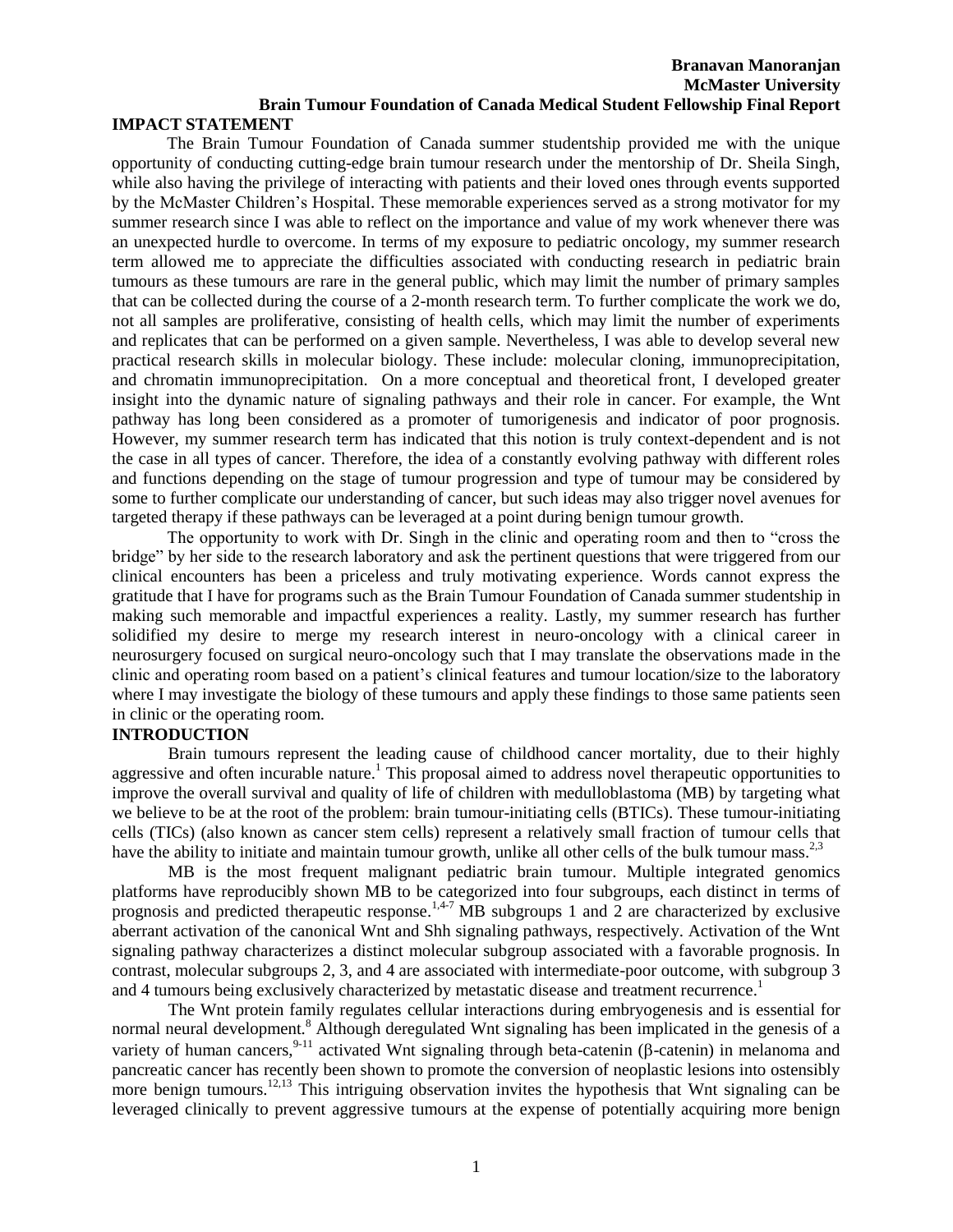# **Brain Tumour Foundation of Canada Medical Student Fellowship Final Report**

and treatable tumours.<sup>13</sup> We aim to utilize our BTIC model system to experimentally apply this rationale to MB patients with poor outcome and treatment-refractory metastatic tumours

# **Hypothesis**: **Activation of the canonical Wnt signaling pathway in human MB subgroup 3 and 4 BTICs will reduce stem cell self-renewal, tumour initiation, and overall disease burden.**

**Objective 1:** To characterize the *in vitro* effects of activated Wnt signaling in human Daoy and Med8a MB cell line BTICs (subgroup 3) on *in vitro* stem cell properties of self-renewal, proliferation, and differentiation.

**Objective 2:** To characterize the *in vivo* effects of activated Wnt signaling in human Daoy and Med8a MB cell line BTICs (subgroup 3) on survival and tumour size.

# **METHODS**

# **Cell culture**

Human brain tumour samples were obtained from consenting patients, as approved by the Hamilton Health Sciences/McMaster Health Sciences Research Ethics Board. Briefly, samples were dissociated in artificial cerebrospinal fluid containing 0.2 Wunisch unit/mL Liberase Blendzyme 3 (Roche) filtered through 70 m cell strainer. Tumour cells were resuspended in tumour sphere medium consisting of a chemically defined serum-free neural stem cell (NSC) medium, and plated in an ultra-low attachment plate (Corning). The components of our complete NSC media have been previously described.<sup>2,3</sup> Daoy (American Type Culture Collection) and Med8a (kind gift from Dr. James Rutka) MB cell lines were also cultured in tumour sphere medium conditions.

Wnt3a-expressing (L-Wnt3a) and control (L-control) mouse L-Cell fibroblasts were obtained from Dr. Bradley Doble as a kind gift. Both, L-Wnt3a and L-control cells were cultured adherently in EMEM supplemented with 10% FBS at a density of  $1x10^6$  cells in a 10 cm plate. In order to select for Wnt3a-expressing cells, L-Wnt3a cells were treated with 0.4 mg/mL of G-418. L-Wnt3a cells were not treated with G-418 after intial selection and propagation.

#### **Quantitative real-time-polymerase chain reaction**

Total RNA was isolated using the Qiagen RNeasy Micro kit (Qiagen) and reverse transcribed using Invitrogen's Superscript III First Strand Synthesis kit (Invitrogen). Quantitative PCR was performed using the Chroma4 (Bio-Rad) with iQSYBR Green qPCR kit (Quanta VWR). Data were presented as the ratio of the gene of interest to *GAPDH* (glyceraldehyde-3-phosphate dehydrogenase) as control. The program Primer3 (NCBI, Primer-BLAST, http://www.ncbi.nlm.nih.gov/tools/primer-blast) was used to design primer sequences.

# **Western blotting**

In order to assess the effect of GSK3 inhibition on cytoplasmic β-catenin accumulation, cells were lysed using a hypotonic lysis buffer and the cytosolic proteins were separated by 10% Bis-Tris SDS-PAGE and blot transferred onto a PVDF membrane. Western blots were probed with a monoclonal rabbitanti-human β-catenin antibody (1:800,000) and mouse-anti-human GAPDH antibody (1:10,000). The secondary antibodies were horseradish peroxidase-conjugated goat anti-rabbit and antii-mouse IgG (H&L), respectively. The bands were visualized using an Immobilon Western kit (Millipore).

# **Viral production and transduction**

An inducible form of the lentiviral vector  $EFL\alpha$ - $\beta$ -catenin( $\Delta GSK3$ )//SV40-PuroR was given as a kind gift from Dr. Bradly Doble. This vector contains an activated form of  $\beta$ -catenin through quad mutations of sites phosphorylated by glycogen synthase kinase-3 (GSK-3) (S33A, S37A, T41A, S45A).<sup>14</sup> The inducible construct was under doxycycline-controlled transcriptional activation, which enabled inducible Wnt activation that may be reversibly turned on or off based on the presence of the tetracycline analogue doxycycline (Tet-On system).<sup>15</sup> In the canonical Wnt pathway, the ultimate outcome of ligandinitiated signal transduction is the activation of genes regulated by TCF/lymphoid enhancer factor (LEF) transcription factors.<sup>16,17</sup> Therefore, our TCF-reporter construct driving GFP (7xTCF-eGFP//SV40mCherry)<sup>14</sup> was co-transduced with our inducible construct and used to assay TCF activity in MB BTICs in the presence and absence of doxocycline. Presence of activated Wnt signaling was confirmed with GFP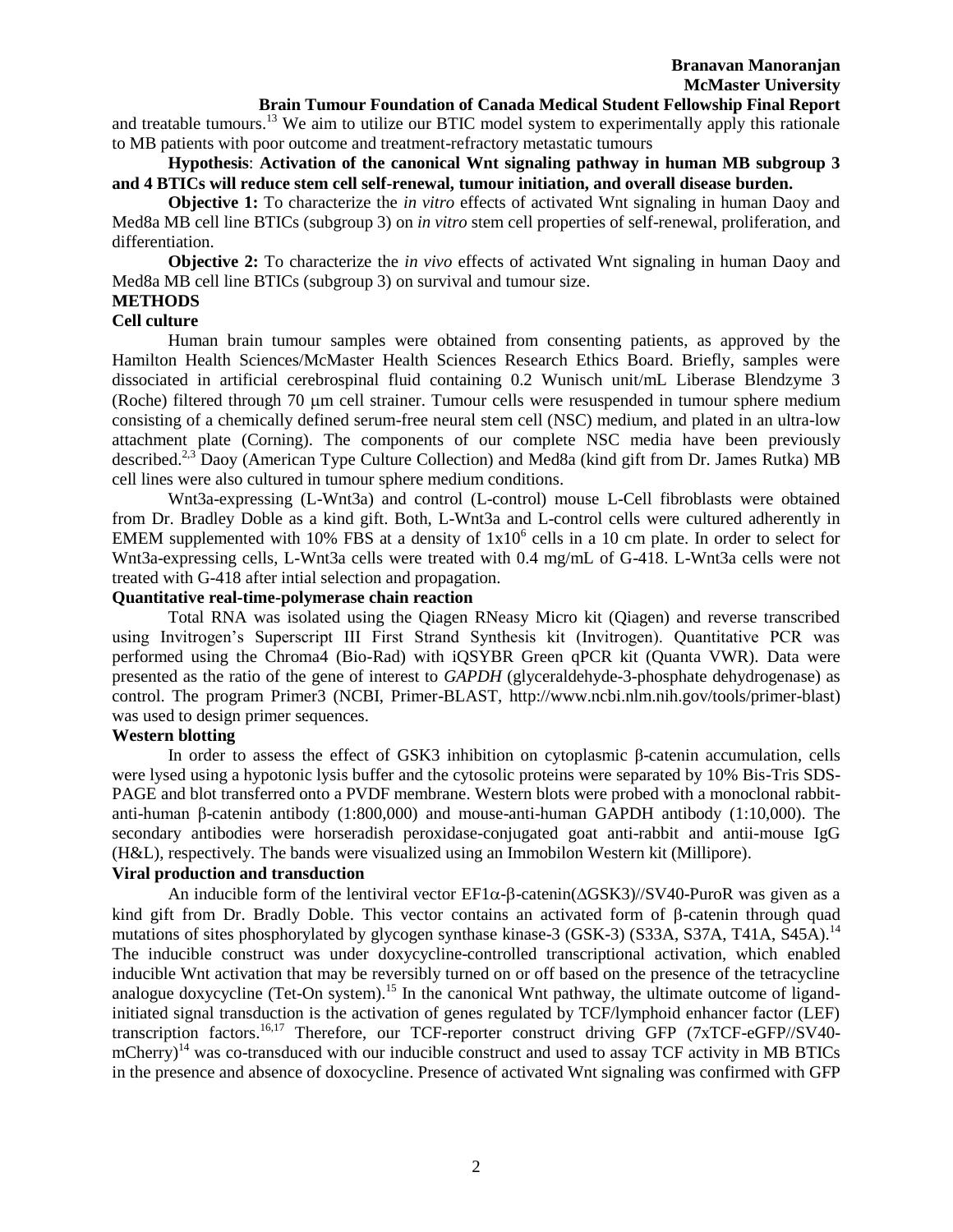#### **Brain Tumour Foundation of Canada Medical Student Fellowship Final Report**

expression from the TCF reporter qRT-PCR for *Axin2*, a well-characterized tissue-independent downstream target gene in the canonical Wnt pathway.

We developed replication-incompetent lentiviruses by co-transfection of the expression vectors and ViraPower packaging mix (Invitrogen). Viral supernatant was harvested 48 hours after transfection, filtered through a 0.45-mm cellulose acetate filter, and precipitated by PEGit (System Biosciences). The viral pellet was resuspended in 0.5 ml of phosphate-buffered saline and stored at 80°C. Daoy and Med8a cells were transduced with lentiviral vectors and treated with the respective antibiotics after 48 hours of transduction to develop stable cell lines.

### **LiCl Treatment**

Daoy and Med8a MB cells were plated at densities of  $1x10^6$  cells/well in eight wells of two 6well ultra-low attachment plates each. CHIR0021 and DMSO vehicle control treatment concentrations included: 0 mM, 10 mM, 20 mM, and 40 mM. Cells were cultured in complete NSC media at  $37^{\circ}$ C for 48 hours. Treatment with CHIR0021 and DMSO vehicle control were repeated 3 times after which the cells were plated to assess self-renewal capacity, proliferation, and differentiation potential.

#### **Wnt3a treatment**

Conditioned media was collected from L-Wnt3a and L-control cells after 4 days of culture. Media were filtered using a 0.2  $\mu$ m filter from both cell types and stored at 4<sup>o</sup>C. After 48 hours of culture in native media for Daoy and Med8a cell lines, media was removed and the cells were split using trypsin. Cells were counted using trypan blue exclusion dye with an automated cell counter.  $1x10^6$  Daoy cells per plate were then cultured adherently in L-Wnt3a and L-control conditioned media. Daoy cells remained in these culture conditions for 48 hours, after which the cells were split with trypsin, counted, and plated for self-renewal assay, proliferation assay, or used to perform real-time quantitative PCR.

# **Neurosphere size assay to determine BTIC proliferative potential**

Proliferative potential of MB stem cells was determined according to neurosphere size. 200 single cells were plated in a 96-microwell plate in 0.2 mL tumour sphere medium. After 5 days in culture, the size (diameter) of resulting secondary neurospheres was determined using light microscopy and Metamorph 7.1 (Molecular Devices).

## **Cell proliferation assay**

Triplicates of single cells were plated in a 96-well plate (100µL/well) at a density of 1,000 cells/well in complete tumour sphere media and incubated for three days. Alamar Blue (Invitrogen), a Resazurin-based fluorescent indicator of cell metabolism, was added (20µL) to each well approximately 18 hours prior to the readout time point. Fluorescence was measured using a FLUOstar Omega Fluorescence 556 Microplate reader (BMG LABTECH) at excitation and emission wavelengths of 535nm and 600nm respectively, according to recommendations given by the manufacturer. Proliferation was calculated as fold increase in viable cells over day 0.

#### **Secondary sphere formation assay**

After primary sphere formation was noted, spheres were dissociated to single cells and replated in tumour sphere medium as previously described.<sup>2,3</sup> To quantify stem cell frequency, the secondary and tertiary sphere formation rate was calculated from the number of spheres formed by 2000 dissociated single cells.

#### **Differentiation assay**

Cells were differentiated in NSC media supplemented with 20% fetal bovine serum (FBS) which was replaced every other day. Differentiation was carried out for 7 days after which, differentiated cells were trypsinized and harvested for subsequent gene expression analyses.

# *In vivo* **MB stem cell injections & xenograft generation**

1.0x10<sup>6</sup> Daoy MB EβP and GFP cells were each injected intracranially into 10 pairs of mice aged 4 weeks as previously described. <sup>3</sup> Briefly, BTIC samples were injected into the right frontal lobe of NOD-CB17-SCID mouse brains according to Research Ethics Board-approved protocols (n=20). Mice were injected with biological replicates consisting of  $10<sup>6</sup>$  single-cell suspensions. **Statistical analysis**

#### 3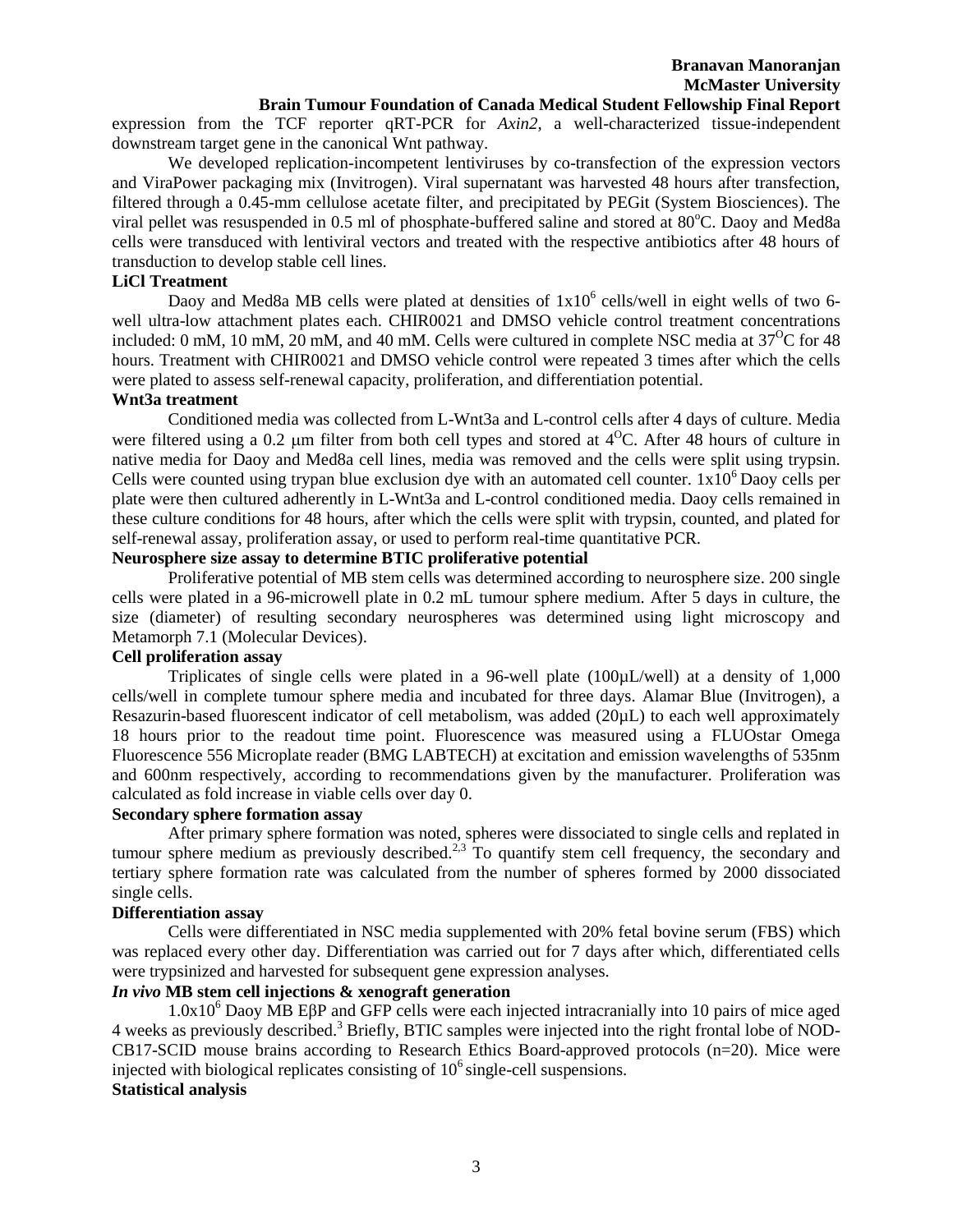# **Branavan Manoranjan McMaster University**

#### **Brain Tumour Foundation of Canada Medical Student Fellowship Final Report**

For all *in vitro* studies, biological replicates from at least three samples were compiled for each experiment in order to achieve statistical power; unique samples were not pooled before analyses. Data have been represented as mean±s.e.m. Student's *t*-test analyses were performed using the Prism 4.03 software package (GraphPad Software). The independent Student's *t*-test was used to compare continuous variables between two groups. The level of statistical significance was set at 0.05 for all tests.



**Activation of Wnt signaling in medulloblastoma (MB) stem cells results in a decrease in MB stem cell properties.** Data presented in the above figures is only representative of the results accumulated throughout the summer term. The data above is from the Daoy (Group 3) MB cell line which was cultured in stem cell conditions to select fro brain tumour-initiating cells (BTICs). This work was also repeated in Med8a (Group 3) MB stem cells with similar findings in a decrease in MB stem cell properties following Wnt activation. (a) Cells treated with both vectors (Wnt-activating and Wnt-reporter) fluoresce green. (b) We then cultured these cells in neural stem cell conditions to select for BTICs and found the tumour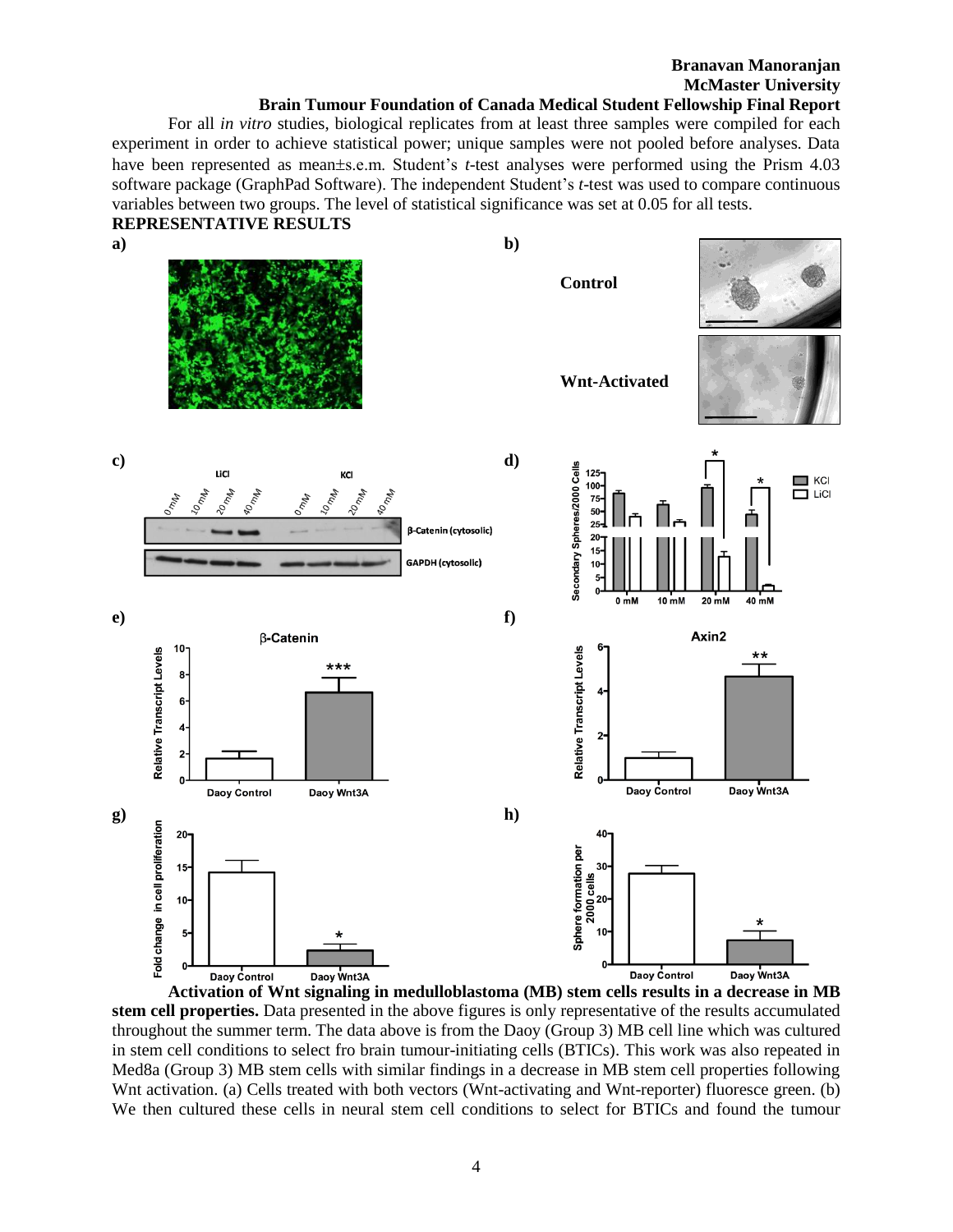# **Branavan Manoranjan McMaster University**

# **Brain Tumour Foundation of Canada Medical Student Fellowship Final Report**

spheres generated from the Wnt-activated cells to be much smaller than our control cells. This finding indicates a decrease in self-renewal and proliferative capacity of Wnt-activated MB stem cells. We then treated tumour spheres with a small molecule GSK3 inhibitor, LiCL, which also activates Wnt signaling. (c) Cytosolic protein levels of  $\beta$ -catenin increased with an increase in concentration of LiCl as indicated by western blotting in comparison to control cells treated with KCl. Given that  $\beta$ -catenin is a downstream target gene for Wnt signaling, we were able to conclude that we had sufficiently activated the pathway in a dose-response fashion. (d) Using the LiCl and KCl treated cells, we assessed secondary sphere formation and showed a decrease in self-renewal capacity in response to increasing doses of LiCl (*P*=0.0055 at 20mM and *P=*0.0074 at 40 mM). We then activated Wnt signaling at the receptor level by culturing MB stem cells in Wnt3a ligand conditioned media. Analysis of transcript levels of Wnt signaling target genes (e)  $\beta$ -catenin and (f)  $Axin2$  by qRT-PCR shows an elevated expression in Wnt3A conditioned cells compared to control (*P*<0.0001 and *P*=0.0002, respectively). (d) Wnt-activated MB stem cells were also less proliferative when compared to control cells as analyzed by Alamar blue assay (*P*=0.0286) and (e) displayed a marked reduction in self-renewal capacity as indicated by secondary sphere formation (*P*=0.0321). \**P*<0.05, \*\**P*<0.005, \*\*\**P*<0.0001

#### **DISCUSSION**

The Wnt family of secreted glycoproteins regulates cellular interactions during embryogenesis and is essential for normal neurogenesis<sup>8</sup>. Deregulated Wnt signaling has been implicated in the genesis of a variety of human cancers, including breast, colon, and  $MB^{9-11}$ . It has been suggested that cancer cells take over Wnt-mediated stem and progenitor cell self-renewal as part of the mechanism leading to carcinogenesis<sup>18</sup>. However, in cases of melanoma and pancreatic cancer, activation of canonical Wnt signaling, which occurs through the protein, beta-catenin ( $\beta$ -catenin), has recently been associated with the conversion of neoplastic lesions into ostensibly more benign tumours<sup>19,20</sup>. Furthermore, in melanoma, activated Wnt/ $\beta$ -catenin has been shown to synergize with the small-molecule inhibitor, PLX4720, to decrease tumour growth *in vivo* and increase apoptosis *in vitro* of BRAF<sup>V60E</sup> mutation-driven melanoma<sup>19</sup>. Such intriguing observations invited our hypothesis that Wnt signaling can be leveraged clinically to prevent aggressive tumours at the expense of potentially acquiring more benign and treatable tumours<sup>20</sup>. We have shown through a number of techniques (viral genome integration of Wnt-activating construct, small molecule inhibition of Wnt inhibitors to activate the pathway, and direct activation of the pathway through ligand-receptor interactions) that activated Wnt signaling attenuates the stem cell properties of MB BTICs, thereby making these cells much more response to conventional chemotherapy and radiotherapy.

Our results provide preliminary hope for novel strategies towards the treatment of MB. Proposed experiments for the remainder of my school year include repeating the *in vitro* experiments in surgicallyresected primary patient samples and to translate my *in vitro* research findings into an *in vivo* mouse model by performing intracranial injections of Wnt-activated and control MB stem cells. The outcome of this experiment is expected to yield data on the role of activated Wnt signaling in improving survival and reducing MB tumour burden. Our long-term research interests will be to characterize MB BTICs generated from recent Group 3 MB mouse models<sup>21,22</sup>. In collaboration with Dr. Robert Wechsler-Reya, we will co-transduce our inducible Wnt-activating and reporter construct with the characteristic Group 3 Myc-driven construct<sup>21</sup>. In treating mice with doxycycline, we will assess our capacity to reduce tumour growth and prolong survival in mice at different dosages of activated Wnt signaling. We will further study the effects of treating Group 3 MB mouse models with small-molecule GSK3 inhibitors to asses the clinical utility and off-target effects of activating Wnt signaling in a pre-clinical model of Group 3 MB. These experiments will most definitely provide us with a comprehensive understanding of the protective nature of the Wnt pathway within the context of MB. Our hope is to demonstrate novel context-specific roles for Wnt signaling and more importantly, identify novel strategies for treating Group 3 and 4 pooroutcome pediatric medulloblastoma.